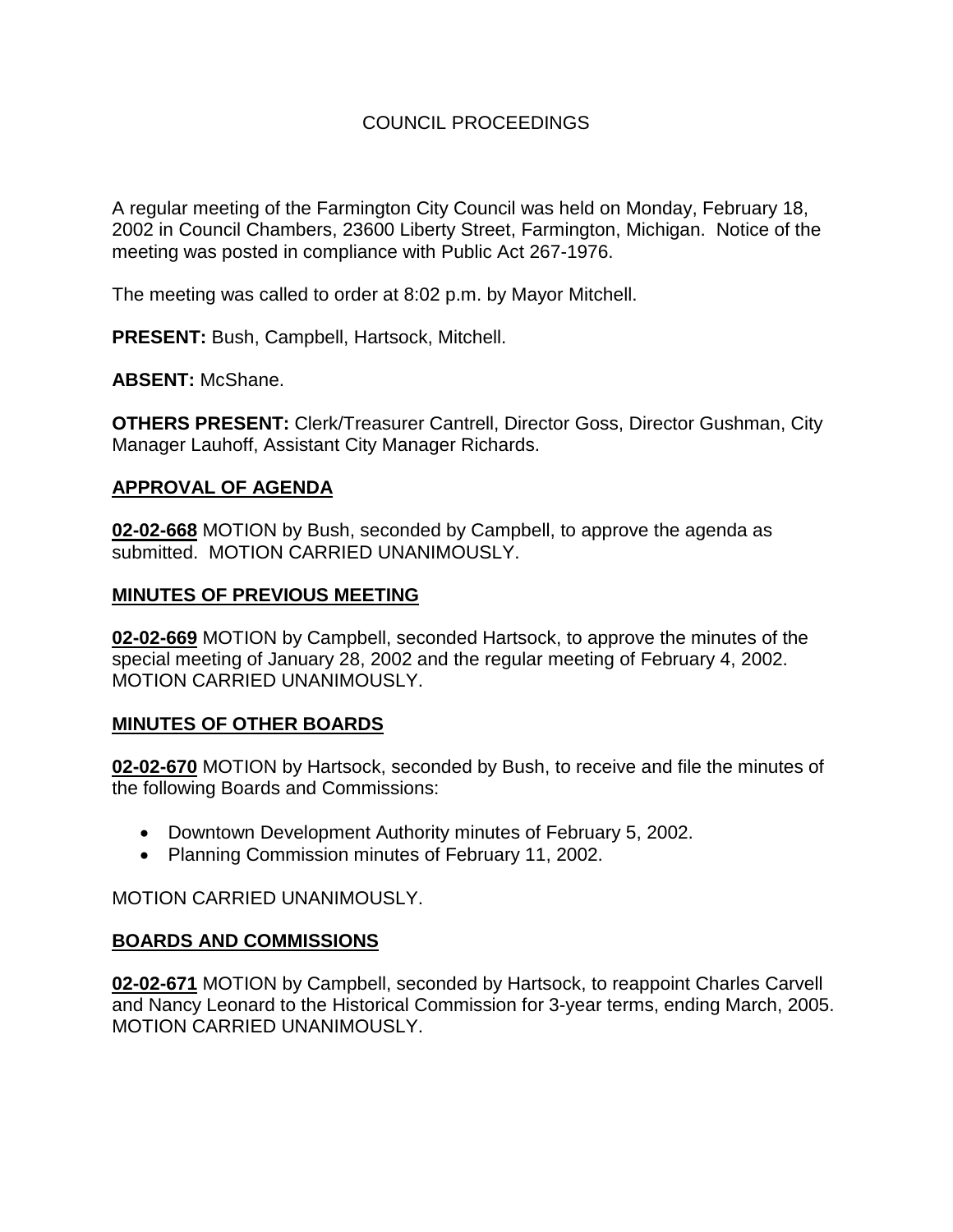COUNCIL PROCEEDINGS -2- February 18, 2002

## **PETITIONS AND COMMUNICATIONS**

**REQUEST FROM KNIGHTS OF COLUMBUS RE: PERMISSION TO CONDUCT ANNUAL FUND DRIVE.** Administration recommended granting permission for this annual fundraising event.

**02-02-672** MOTION by Hartsock, seconded by Bush, to grant permission to the Knights of Columbus, St. Francis Council No. 4401, to solicit for their annual fund drive on March 22, 23 and 24, 2002 in the City of Farmington. MOTION CARRIED UNANIMOUSLY.

**LETTER FROM MR. CHARLES CARVELL REQUESTING A RESOLUTION FOR THE FARMINGTON AREAS LIONS CLUB.** Administration recommended the adoption of a resolution as required by the Bureau of State Lottery in order for the Farmington Area Lions Club to obtain a gaming license so that they can conduct a raffle during the Founders Festival in July, 2002.

**02-02-673** MOTION by Campbell, seconded by Hartsock, to adopt the attached resolution recognizing the Farmington Area Lions Club as a non-profit organization in the community for the purpose of a State Lottery application. [SEE ATTACHED RESOLUTION]. MOTION CARRIED UNANIMOUSLY.

## **REPORTS FROM CITY MANAGER**

**CONSIDERATION OF APPOINTMENTS TO THE BROWNFIELD REDEVELOPMENT AUTHORITY.** Administration advised that provisions of the law governing the Brownfield Redevelopment Authority requires that a minimum of five (5) members be appointed by the Mayor, subject to the approval of Council.

**02-02-674** MOTION by Bush, seconded by Campbell, to approve the following Mayoral appointments to the Brownfield Redevelopment Authority Board, terms as indicated:

Term Expiration Date

JoAnne McShane **February**, 2003 Bill Richards **February**, 2004 Kevin Gushman February, 2004 Frank Lauhoff **Frank Lauhoff February**, 2005 John Sailer **February**, 2005

MOTION CARRIED UNANIMOUSLY.